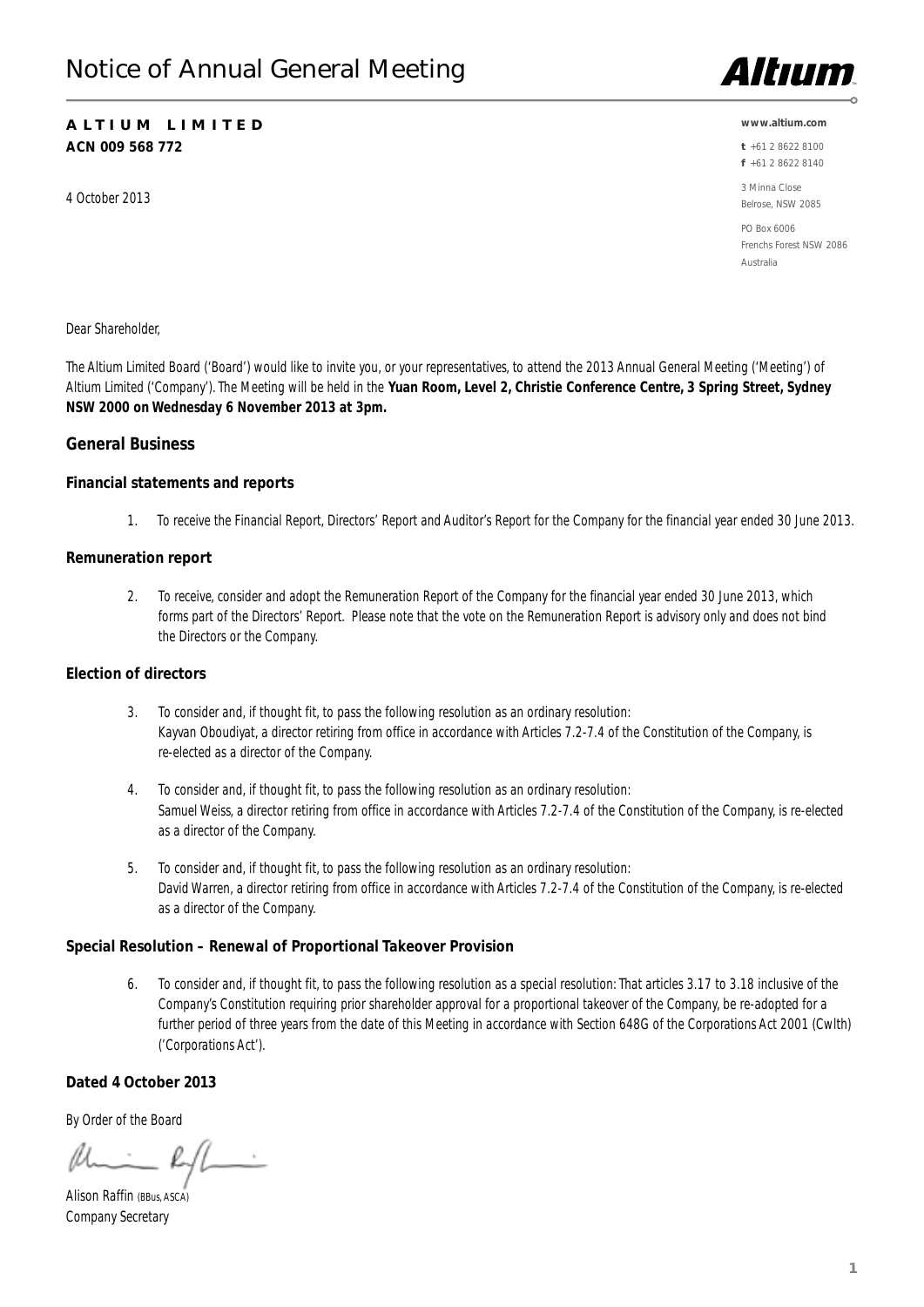

# Notes to the Notice of Meeting

## **Explanatory Notes**

The Company's shareholders should read the Explanatory Notes accompanying, and forming part of, this Notice of Meeting for more details on the resolutions to be voted on at the Meeting. The information provided is intended to assist shareholders in understanding the reasons for and the effect of the resolutions, if passed.

## • Voting Exclusions

The Company will disregard any votes cast on Item 2, by or on behalf of Key Management Personnel ("KMP") and closely related parties of KMP, whether the votes are cast as a shareholder, proxy or in any other capacity. However, the Company will not disregard a vote cast by a KMP or closely related party, if the vote is cast:-

- a) in their capacity as proxy for a person who is entitled to vote on that Resolution, in accordance with the written direction on the Proxy Form; or
- b) in their capacity as the Chairman of the Meeting as a proxy, provided that the proxy form specifies how the Chairman is to vote on Item 2, and the vote is not cast on behalf of a KMP or a closely related party of a KMP.

If the Chairman is your proxy or is appointed as your proxy by default, and you do not direct your proxy how to vote on Item 2 on the proxy form (this is known as an "undirected proxy"), you are directing the Chairman to vote in favour of Item 2, even if that resolution is connected directly or indirectly with the remuneration of the KMPs. Therefore, if you do not wish to have the Chairman voting in favour of Item 2 as a result of your undirected proxy, you should direct the Chairman to vote "against" or "abstain".

For the purposes of these voting exclusion statements:

- KMP includes employees and officers of the Company who have authority and responsibility for planning, directing and controlling the activities of the Company either directly or indirectly, including the Company's Directors (whether executive or otherwise): and
- Closely related parties of a member of the KMP include any of the following:
	- a) the spouse, children or dependents of a member;
	- b) the children or dependents of the member's spouse;
	- c) anyone else who is one of the member's family and may be expected to influence the member, or be influenced by the member, in the member's dealings with the Company; or
	- d) a company controlled by the member.

**If you cannot attend the meeting and plan to appoint a proxy to attend and vote on your behalf, please note that recent changes to the Corporations Act apply to this meeting and could affect whether or not your proxy is able to vote on your behalf, particularly in relation to Item 2. Please read this Notice of Meeting carefully and consider directing your proxy on how to vote on each resolution by marking the appropriate box on the proxy form.** 

## **Proxies**

If you are unable to attend and vote at the Meeting and wish to appoint a person who is attending as your proxy, please complete the enclosed Form of Proxy. The instrument appointing a proxy must be in writing under the hand of the appointer or their attorney duly authorised in writing, or if such appointer is a corporation, under its common seal or under the hand of its duly authorised officer or attorney.

A shareholder entitled to attend and vote is entitled to appoint a proxy and if entitled to cast two or more votes at the Meeting, may appoint not more than two proxies. Where more than one proxy is appointed, each proxy must be appointed to represent a specified proportion of the shareholder's voting rights. If no such proportion or number is specified, each proxy may exercise half of the shareholder's votes. A proxy can be an individual or a body corporate and need not be a member of the Company.

Subject to any applicable voting restrictions, where an appointment specifies the way the proxy is to vote on the resolution:

- the proxy is not required to vote on a show of hands, but if the proxy does so, the proxy must vote that way;
- if the proxy has two or more appointments that specify different ways to vote on the resolutions, the proxy must not vote on a show of hands;
- if the proxy is not the Chairman, the proxy need not vote on a poll but if the proxy does so, the proxy vote must vote that way; and
- if the proxy is the Chairman, the proxy must vote on a poll and must vote that way.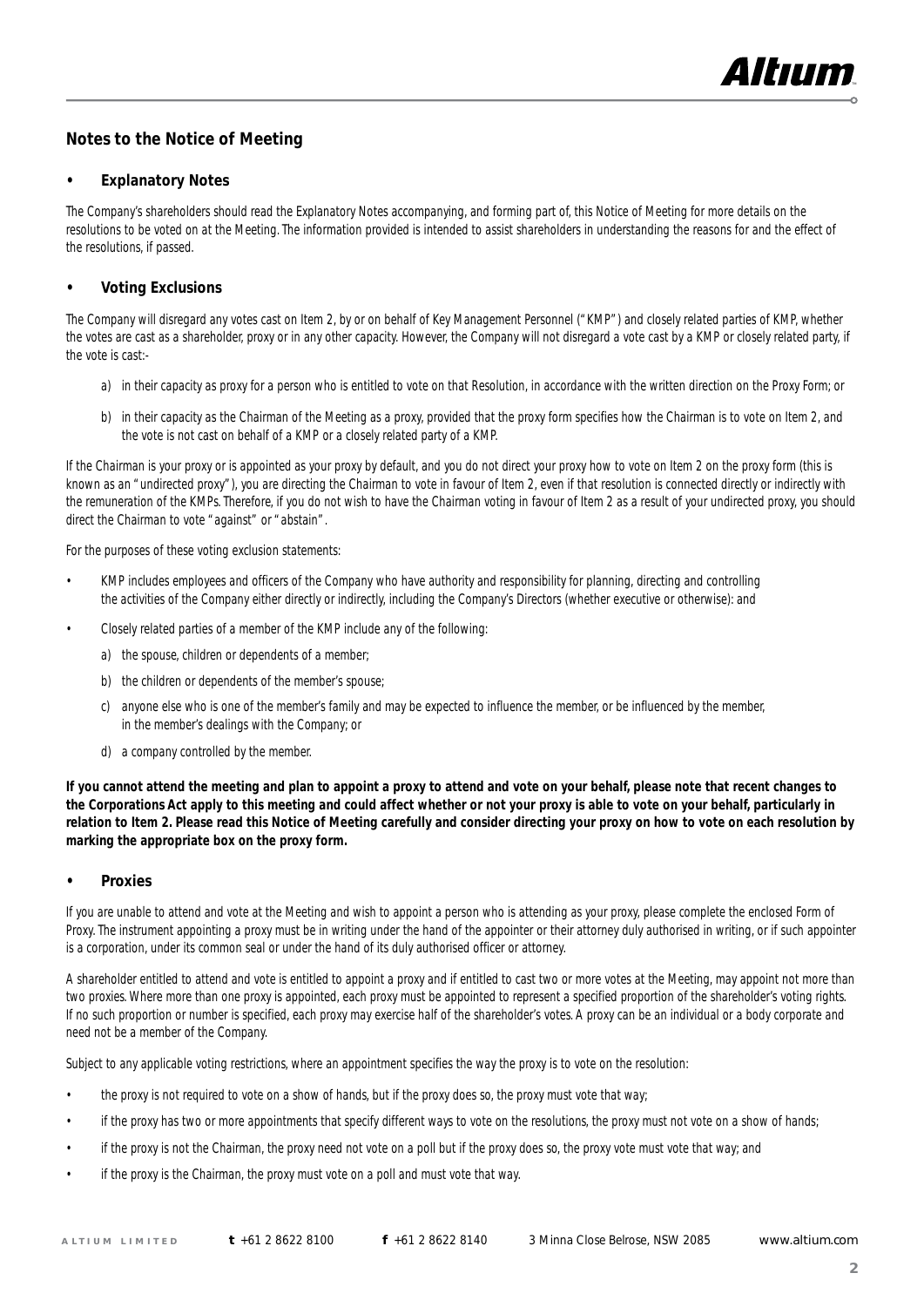

In addition, there are now some circumstances where the Chairman will be taken to have been appointed as a shareholder's proxy for the purposes of voting on a particular resolution even if the shareholder has not expressly appointed the Chairman as their proxy. This will be the case where:

- the appointment of proxy specifies the way the proxy is to vote on a particular resolution;
- the Chairman is not named as the proxy;
- a poll is being called on the resolution; and
- either of the following applies:

(i) the proxy is not recorded as attending the Meeting; or

(ii) the proxy attends the Meeting but does not vote on the resolution.

Shareholders should consider directing their proxy as to how to vote on each resolution by crossing either a "For" or "Against" box when lodging their proxy form to ensure that their proxy is permitted to vote on their behalf in accordance with their instructions.

The proxy form together with the authority (if any) under which it is signed or a notarially certified copy of that authority must be received at the Company's registered office or by the Company's share register, Computershare Investor Services Pty Ltd (Ph: 1300 850 505) no later than **3pm (AEST), Monday, 4 November 2013.** 

The completed Form of Proxy may be lodged:

| IN PERSON: | Share Registry    | Computershare Investor Services Pty Limited,<br>Yarra Falls, 452 Johnston Street, Abbotsford VIC 3067 Australia |
|------------|-------------------|-----------------------------------------------------------------------------------------------------------------|
|            | Registered Office | Altium Limited 3 MInna Close Belrose NSW 2085                                                                   |
| BY MAIL:   | Share Registry    | Computershare Investor Services Pty Limited,<br>GPO Box 242. Melbourne VIC 3001. Australia                      |
| BY FAX:    | Share Registry    | (within Australia) 1800 783 447 (overseas) +61 3 9473 2555                                                      |

#### Voting Entitlement Cut-offs

Pursuant to Regulation 7.11.37 of the Corporations Regulations 2001 and Article 6.1 of the Company's Constitution, the time nominated by the Board for the purposes of determining the voting entitlements at the Meeting is **7pm (AEST), Monday, 4th November 2013.**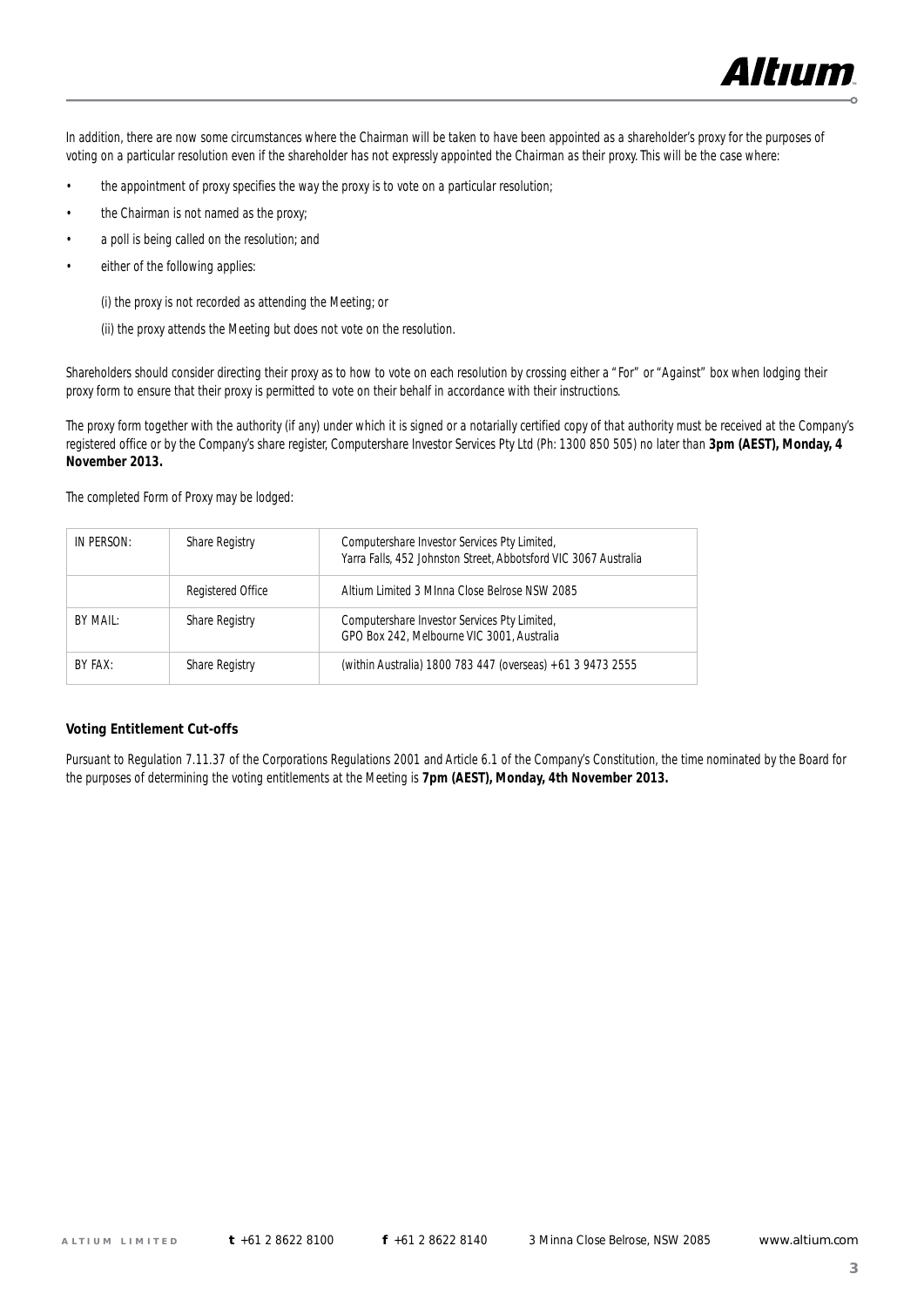

# Explanatory Notes

## Item 1: Financial statements and reports

As required by section 317 of the Corporations Act 2001 (Cth) ("Corporations Act"), the Financial Report, Directors' Report and Auditor's Report of Altium Limited ("Altium" or the "Company") for the financial year ended 30 June 2013 will be laid before the Meeting. There is no requirement for a formal resolution on this item. Shareholders will be given reasonable opportunity to ask questions and make comments on these reports at the Meeting.

## Item 2: Remuneration report

Section 300A of the Corporations Act requires listed companies to include a remuneration report within the directors' report. The remuneration report must be put to a vote of members at the Meeting. The vote on the resolution will be advisory only and will not bind the directors or the Company. However, under changes to the Corporations Act which came into effect on 1 July 2011, if the remuneration report receives a "no" vote of at least 25% at the Meeting, and then again at the 2013 Annual General Meeting, a resolution will be required to be put to shareholders at the 2013 Annual General Meeting as to whether another meeting of shareholders should be held within 90 days at which all Directors (other than the Chief Executive Officer) who were in office at the date of the relevant Directors' Report must stand for re-election.

Shareholders will be given reasonable opportunity to ask questions and make comments on these reports at the Meeting.

#### Recommendation

Noting that each director has a personal interest in their own remuneration from the Company, as described in the Remuneration Report, the Board unanimously recommends the adoption of the Remuneration Report.

The Chair of the Meeting intends to vote undirected proxies in favour of Item 2.

## Items 3 – 5: Election of directors

ASX Listing Rule 14.4 provides that a director of an entity must not hold office (without re-election) past the third Annual General Meeting (AGM) following the director's appointment or three years, whichever is longer. However, a director appointed to fill a casual vacancy or as an addition to the Board must not hold office (without re-election) past the next AGM of the entity. This rule does not apply to the Chief Executive Officer.

#### Retirement and re-election

Articles 7.2 and 7.3 of the Constitution requires that at each Annual General Meeting each Director who has held office for two years or more must retire from office and is eligible for re-election.

Directors Kayvan Oboudiyat, Samuel Weiss and David Warren retire by rotation under Article 7.2 and offer themselves for re-election.

## Candidate information

#### Kayvan Oboudiyat BE (Hons) GDA FAICD, Chief Executive Officer

Kayvan has been a Director since 1997. Originally Kayvan was appointed Managing Director, becoming Chief Executive Officer in 1999, Joint Chief Executive Officer in 2001 and Executive Vice Chairman in 2005. Kayvan has served in his current role of Chief Executive Officer since October 2012. Kayvan has played a key role in driving the group's development of new business opportunities. Prior to joining the group, Kayvan spent eleven years with Telstra, including three years as a Senior Executive in the International Business Unit. Kayvan is also the Company Secretary.

## Samuel Weiss AB MS FAICD, Non-executive Chairman

Sam joined the Altium Board as a Non-executive Director on 1 January 2007 and was elected Chairman of the Board on 4 October of that year. Sam is Chairman of Open Universities Australia Pty Ltd and a Non-executive Director of Oroton Group Ltd and Breville Group Ltd. He is a Director of the Sydney Festival and is Chairman of The Benevolent Society. He brings valuable experience from his previous roles as Vice President, Asia-Pacific, Gateway Computers and Chief Operating Officer for Nike Europe.

#### Dr David Warren BSc Tas, HonDSc Tas, MAIP, FAICD, Non-executive Director

David has been associated with Altium since its inception in 1985. After joining Altium's management team in 1987, David served as President of Altium's USA operation from 1994 to 1995. He has served as a member of the Board since 1991. Since 1995 he has worked in the areas of mergers, acquisitions, sales and corporate development prior to becoming a Non-executive Board member in 2004. David has served on a number of company boards both private and public. His work in astronomy led him into the world of software and electronic design where he has since gained more than 30 years experience.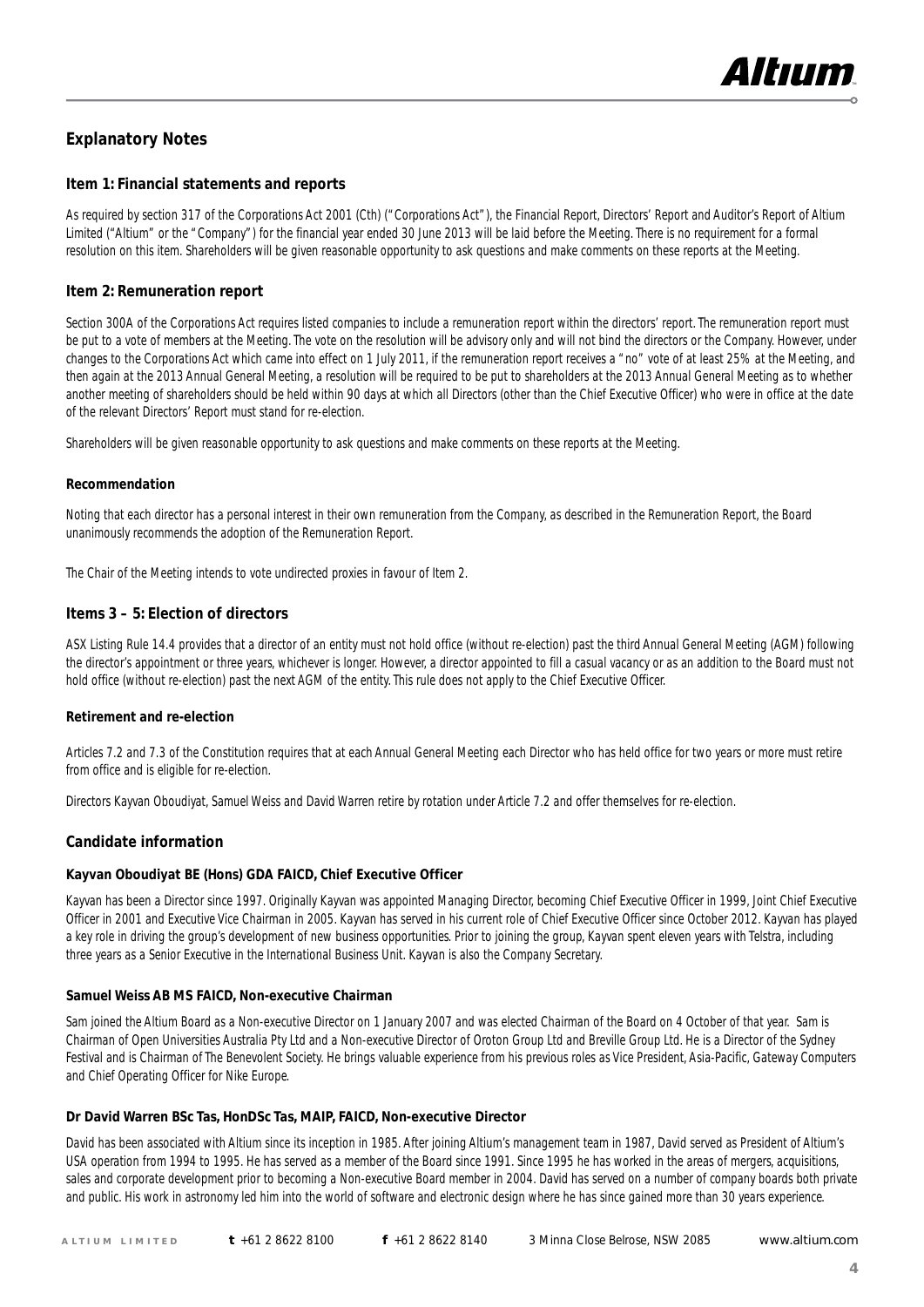

#### Recommendation

The Board has significantly benefited from the contribution of Mr Oboudiyat, Mr Weiss and Mr Warren. The Board (other than each director in relation to their own election) unanimously recommends that shareholders vote in favour of Items 3 - 5.

The Chair of the Meeting intends to vote undirected proxies in favour of Items 3 - 5.

#### Item 6: Renewal of Proportional Takeover Approval Provisions

The Company proposes to put to the shareholders a resolution to renew the Company's proportional takeover approval provisions contained in articles 3.17 to 3.18 inclusive of the Company's Constitution.

The Constitution of the Company contains provisions that prohibit the registration of any transfer of shares giving effect to an offer made under a proportional takeover scheme (that is, an offer for some but not all of the holders' shares in the Company) unless and until the persons holding shares in a class which the offer under the takeover was made have passed an ordinary resolution approving the scheme.

The offeror and any associate of the offeror are excluded from voting on that resolution. To remain effective, these provisions must be renewed by the shareholders in a general meeting every 3 years. In accordance with section 648G of the Corporations Act these proportional takeover approval provisions cease to apply unless otherwise renewed.

#### Effect of the provisions

If articles 3.17 to 3.18 of the Company's Constitution are renewed and a proportional takeover bid is made for a class of securities in the Company, the Directors will be required to convene a general meeting of the holders in that class to vote on a resolution to approve the proportional takeover bid or to conduct a postal ballot to approve the proportional takeover bid. The resolution must be voted on at least 15 days before the bid closes.

The bidder and any associates of the bidder will be excluded from voting.

If the resolution is rejected by the holders, then the bid will be deemed to be withdrawn and registration of any transfer of securities resulting from the proportional takeover bid will be prohibited. Acceptances will be returned and any contracts formed by acceptances will be rescinded.

If the resolution is approved, transfers of securities to the bidder will be registered provided they comply with the other provisions of the Constitution.

If no resolution is voted on at least 15 days before the close of the bid, then a resolution to approve the proportional takeover bid will be deemed to have been passed.

The renewed provisions will expire after three years, unless again renewed by the holders by a special resolution.

#### Reasons for proposing resolution

Part 6.5 Subdivision 5 C of the Corporations Act 2001 (Cwlth) permits the inclusion and renewal of proportional takeover approval provisions in the Constitution.

The Directors consider that the holders should continue to have the opportunity to vote on a proposed proportional takeover bid. Without the provisions, a proportional takeover bid for the Company might enable a bidder to obtain control of the Company without the holders having the opportunity to dispose of all their securities. The provisions give the holders the opportunity to decide whether a proportional takeover bid should proceed. If it does proceed, individual holders can make a separate decision as to whether they wish to accept the bid for their securities.

#### Present acquisition proposals

As at the date of this statement, none of the Directors are aware of a proposal by a person to acquire, or to increase the extent of, a substantial interest in the Company.

# Review of the advantages and disadvantages of the proportional takeover approval provisions during the period they have been in effect

During the period in which articles 3.17 to 3.18 have been in effect there have been no proportional takeover bids made for the Company and the article